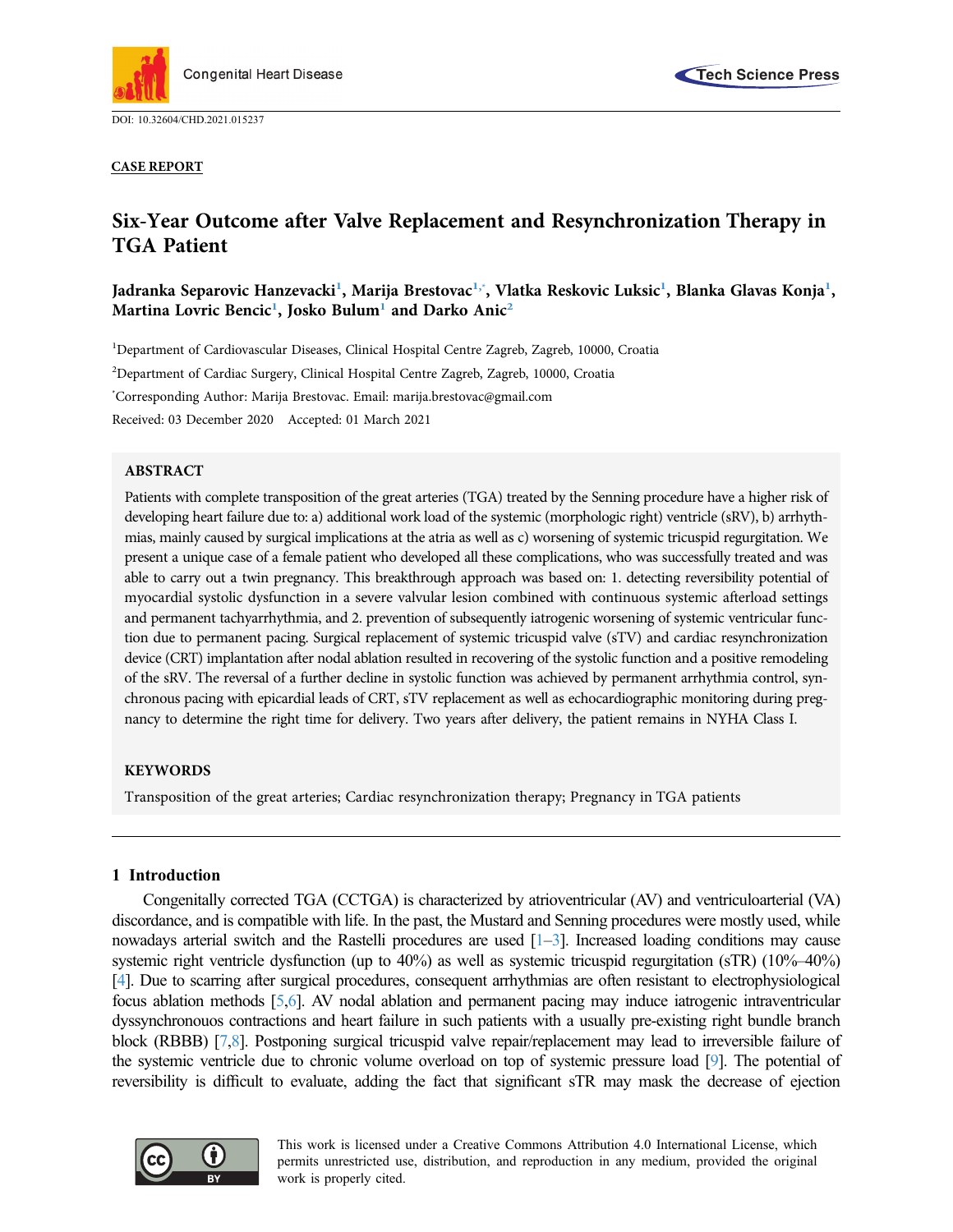fraction (EF) [\[10\]](#page-5-8). Pregnancy in women with TGA leads to worsening of sTR and a higher rate of cardiac complications as well as obstetric complications and low birth weight  $[11-13]$  $[11-13]$  $[11-13]$  $[11-13]$ . We present a very successful outcome of a complicated twin pregnancy in a TGA patient, who initially presented with several complications.

#### 2 Case

We present a case of a 33-year-old female patient (written informed consent was signed by the patient) with TGA, treated with septostomy by Rashkind a few days after her birth and by the Senning procedure at the age of nine months. She was presented in our clinic with palpitations and dyspnea in 2011, at the age of 26. At that moment she was hemodynamically stabile, tachycardic 106/min with a systolic heart murmur (3/6) and no clinical signs of congestion. Auscultation of the lung revealed no signs of congestion and no peripheral edema was present. Auscultation of the lung revealed no signs of congestion and no peripheral edema was present. Monitoring electrocardiogram (ECG) showed a continuous atrial undulation (UA) and wide QRS, so antiarrhythmic therapy with bisoprolol and amiodarone was started. Beside the arrhythmia, echocardiographic examination (ECHO) revealed a dilated sRV with end-diastolic volume (EDV RV) of 220 ml  $(126 \text{ ml/m}^2)$ , moderate sTR due to combined functional regurgitation with primary valve lesionprolapse of posterior leaflet, and reduced EF of sRV 42%. Due to drug- and electrocardioversion resistant arrhythmia a successful radiofrequency ablation of the re-entry tachycardia was performed in December 2012. During the next four months of follow up the patient was clinically compensated, in New York Heart Association (NYHA) I functional status, with no change in effort tolerance. Control ECG monitoring in March 2013 revealed recurrence of UA while control ECHO verified a worsening of sTR (regurgitation volume > 50% of the stroke volume) to severe regurgitation and moderate reduction of sRV systolic function. Pulmonary artery pressure was not elevated. Due to a resistant and long-lasting UA, systolic function of sRV progressively declined implicating a component of tachycardia induced cardiomyopathy, followed by an increased regurgitation volume of sTR [\(Figs. 1a](#page-2-0)–[1c](#page-2-0)). Gadolinium scan (magnetic resonance) of sRV showed a dilated systemic right atrium, dilated and hypertrophied sRV (EDV 161 ml, 92 ml/m<sup>2</sup>, end-systolic volume (ESV) 83 ml, stroke volume (SV) 78 ml, EF 48%), thin left ventricle (LV) walls (EDV 76 ml, ESV 30 ml, SV 46 ml, EF 60%), no regional contractility abnormalities and no signs of replacement fibrosis. Coronary stenosis was ruled out by coronary angiography. Native ECG showed RBBB with QRS width 140 ms. The patient was scheduled for sTV replacement and AV node ablation to be followed by implantation of pacemaker. During the surgery, a biological TV prothesis (pTV) (Edwards Lifesciences C-E Perimount Magma Mitral 33 mm) was implanted and AV node ablation was performed. In order to prevent mechanical iatrogenic dysynchrony of permanent pacing, a CRT with biventricular pacing was implanted during surgery, placing epicardial bipolar leads (Medtronic Model 4968, atrial lead on sRV and ventricular lead on LV in DVIR pacing mode, with AV delay of 30 ms). The optimization of lead placement was guided using transesophageal echocardiography in order to find the most favorable stimulation sites on the right and left ventricular walls that would achieve the most synchronous sRV contraction. An echocardiographic control (April 2013) revealed a positive remodelling of sRV based on reduction of EDV RV to 60 ml, an increase in EF RV 60% and synchronous myocardial contractions ([Figs. 2a](#page-3-0)–[2c\)](#page-3-0) and QRS 130 ms. The CRT memory follow up data showed no arrhythmias, so betablockers could be discontinued and the risks during pregnancy decreased to an acceptable level. Nineteen months later an ovarium dermoid cyst removal and correction of septate uterus was performed. Three years after the surgery, the patient was in NYHA Class I, with normal sRV size and function and synchronous myocardial contractions [\(Fig. 2\)](#page-3-0). The underlying atrial rhythm was UA. The patient was diagnosed with hereditary thrombophilia. Despite increased risk of cardiovascular events, our patient had a strong motivation and an increasing wish to become a mother that we approved. After several attempts of unsuccessful in vitro fertilization procedures, a twin pregnancy was achieved. In the  $30<sup>th</sup>$  week of gestation, in July 2017, no clinical signs of heart failure (HF) were present but ECHO revealed a slight dilatation and worsening od EF of sRV and sTR (EDV 140 ml, ESV 70 ml, EF 45%). Despite the suggested restriction of physical exertion and bed rest in the following gestational weeks, an excessive volume overload and further dilatation of sRV were noticed.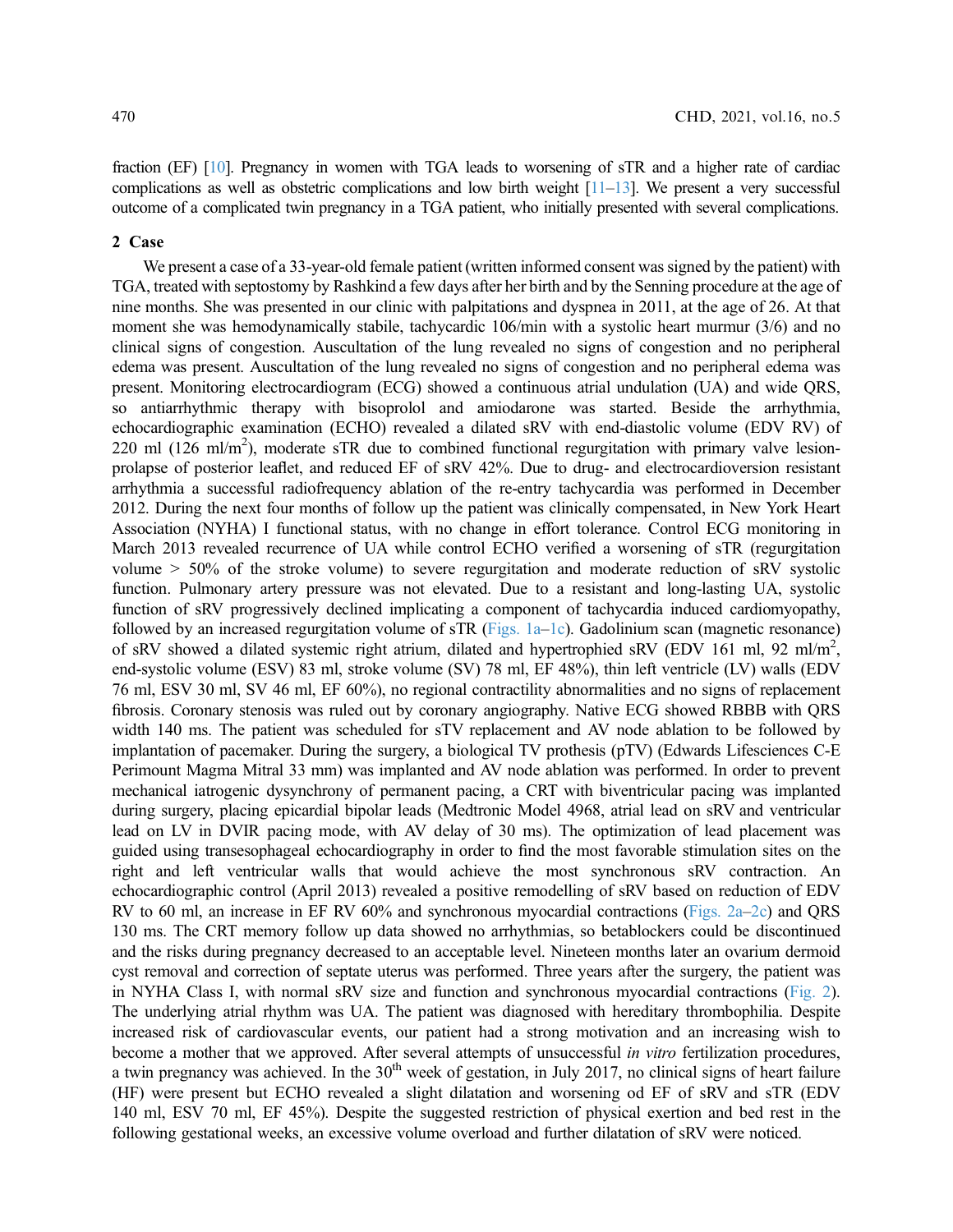<span id="page-2-0"></span>

Figure 1: Preoperative echocardiography in a patient with failing systemic right ventricle (sRV), a) Apical four-chamber view, b) Color flow of severe tricuspid regurgitation (sTR), PISA 10 mm, regurgitant volume 42 ml. c) Holosystolic and dense continuous Doppler trace of tricuspid regurgitation flow (sTR VTI 150 cm)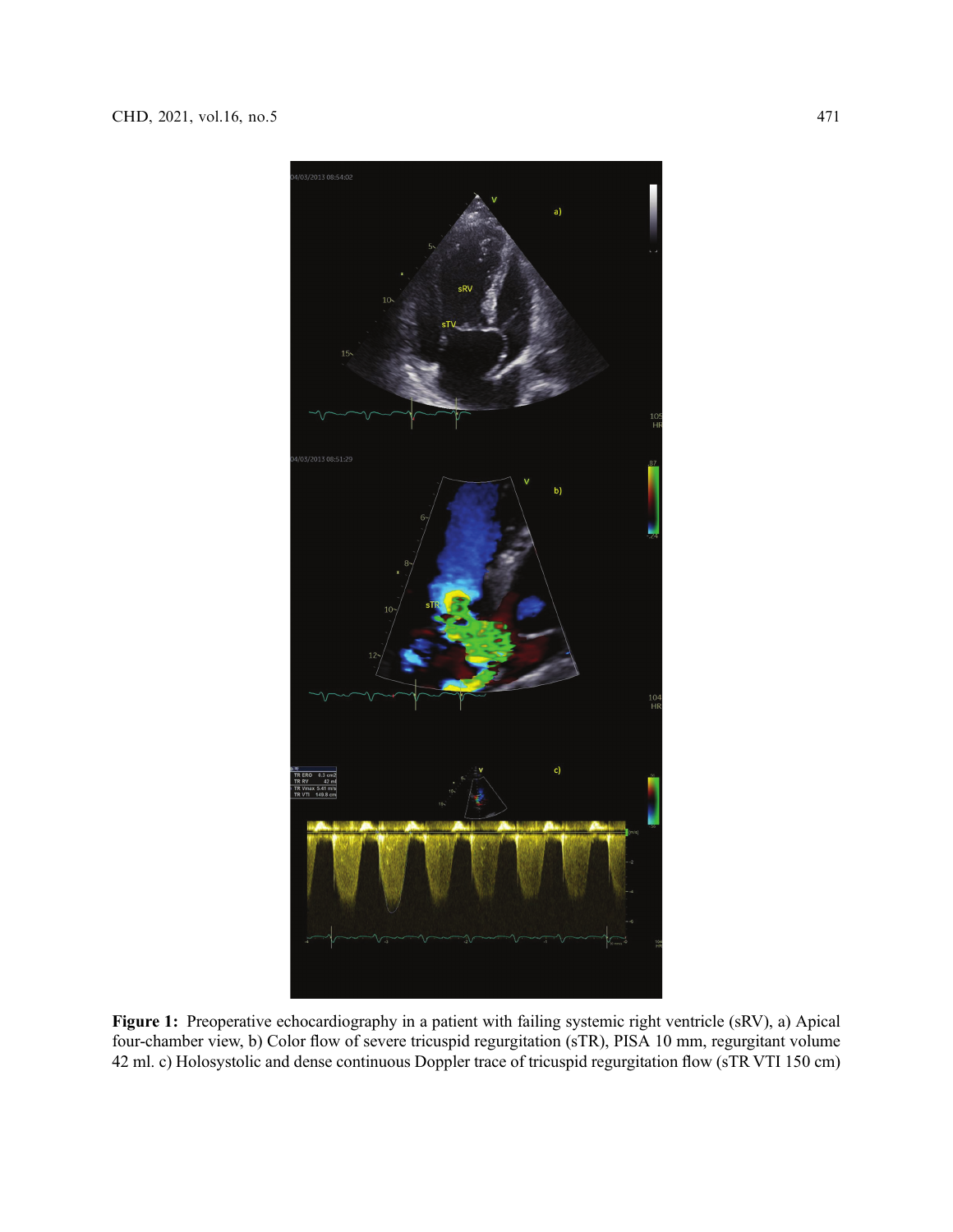<span id="page-3-0"></span>

Figure 2: Postoperative echocardiography. a) Apical four-chamber view shows complete positive remodeling of systemic right ventricle (sRV), b) Synchronous contraction of the sRV walls (anatomic M mode of the short axis view, arrow points to systolic contraction of sRV) c) normal continuous Doppler trace across biological prosthesis at tricuspid place (pTV)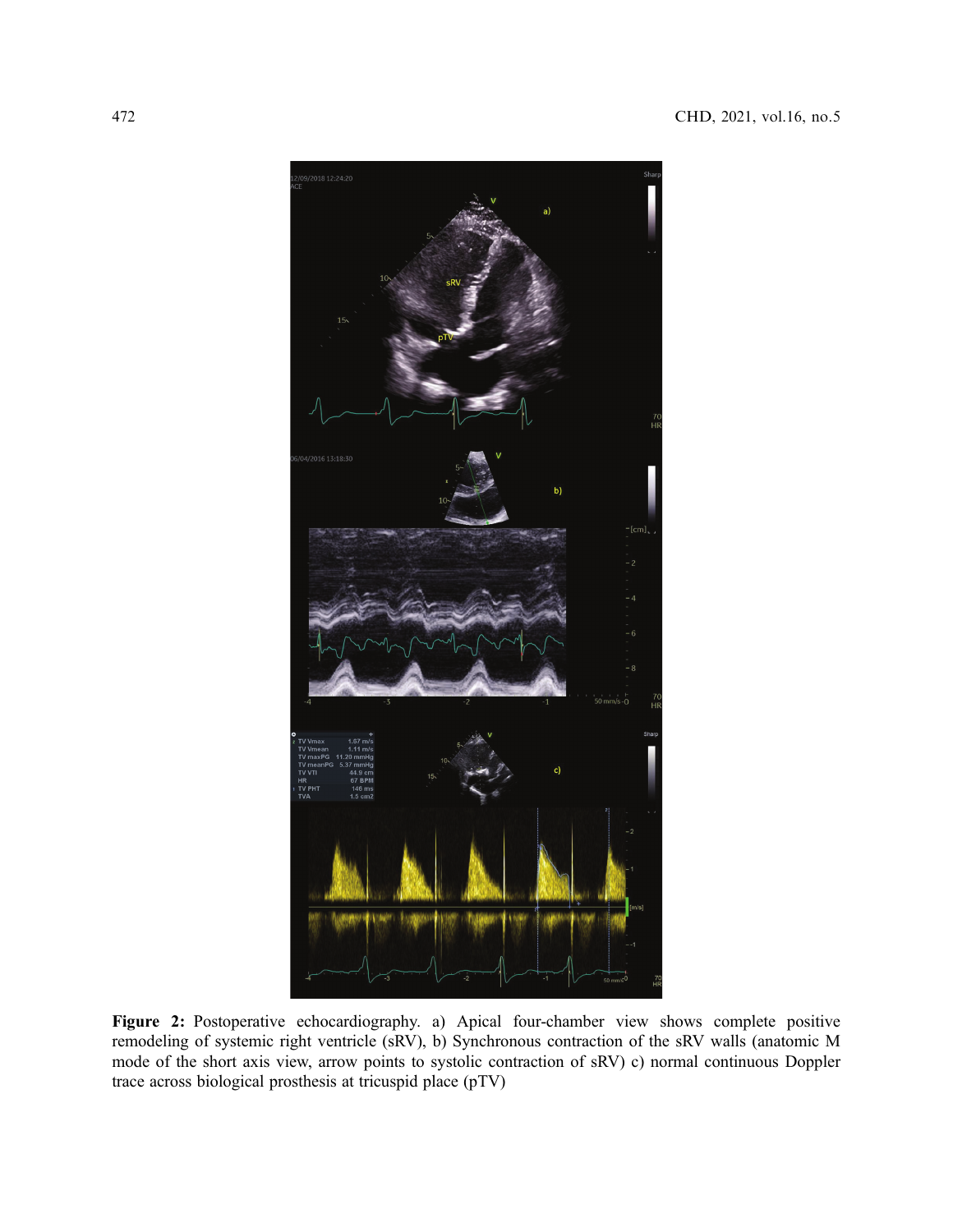In order to prevent a possible irreversible stretching of the biological valve ring and myocardial dysfunction progression, we suggested that the pregnancy should be finished. In the 35th gestational week, a caesarean section was performed, and our patient gave birth to two healthy babies (04.09.2017, birth weights 2,370 and 2,320 g). Postpartum ECHO controls (in the  $2<sup>nd</sup>$  and  $4<sup>th</sup>$  post-partum weeks) showed a reversal in the sRV function and dimension of sRV (EDV 100 ml, ESV 70 ml, EF 50%). Due to UA and hereditary thrombophilia, we recommended to continue anticoagulant therapy with warfarin. The patient underwent regular CRT and ECHO checkups. Two years after delivery the patient is clinically stabile, in NYHA Class I.

## 3 Discussion

Patients with TGA often develop complications like systemic RV failure, resistant arrhythmias and sTR. Despite all these complications combined in our young female TGA patient, we established a successful individual treatment approach based on the understanding of the pathophysiological process of the sRV function. The crucial first step was the diagnosis of the clinically relevant valve lesion, particularly to unmask severe sTR and its adverse effect followed by tachyarrhythmia. Both unfavorable effects, i.e., volume load as well as energy demanding long lasting rapid tachyarrhythmia induce reversible heart failure [\[14\]](#page-6-1) in our patient, whose clinical course was previously uneventful. A continuous increased afterload of sRV in TGA patients induces remodeling and hypertrophy of the morphological right myocardium to compensate for the high wall stress. Unfortunately, such remodeled ventricles in tachyarrhythmia settings are not capable to compensate for the increased volume state without a rise in the pulmonary pressure and occurrence of heart failure signs. The increase in ventricular dilatation induces functional component on top of the primary regurgitation lesion as it was revealed in our case [[15](#page-6-2)]. Previous surgical procedure followed by atrium scarring as well as volume-induced stretching of the right atrium induced persistent atrial undulation in our patient as well as a relapse of arrhythmia after radiofrequency atrial undulation ablation that caused arrhythmia induced cardiomyopathy. Once the whole pathophysiological process was understood, the best treatment and interventions option were planned. Consistent with that, once we revealed severe sTR as the major reversible unfavorable cause, a surgical treatment–sTV replacement was recommended. Recent data showed that in order to achieve positive remodeling and sRV function recovery, regurgitant valvular lesions in TGA patient should be diagnosed and treated on time [\[16\]](#page-6-3). However, our concern was directed towards unphysiological standard permanent pacing after AV nodal ablation, which was necessary to treat arrhythmia [[8\]](#page-5-6). Namely, the reversibility potential of sRV systolic dysfunction after sTV replacement might have been compromised with iatrogenic dyssynchrony induced by one lead permanent epicardial pacing that was shown during lead testing in the operating room. The only option to overcome this unfavorable cause was to resynchronize sRV contraction by two epicardial leads, whose implantation was echocardiographycally guided, to achieve synchronous pacing [[17](#page-6-4)[,18](#page-6-5)].

As our patient wanted to become a mother, despite the increased risk of cardiovascular events in such patients and hereditary thrombophilia, a twin pregnancy was achieved. In a close cardiologist and ECHO monitoring during the pregnancy, sRV size and function were in our focus. Systemic right ventricle was under double physiological volume load, which increased during the second trimester when we revealed a slight progression of the sRV size, the final exaggerated dilatation and a decrease in the systolic sRV function, which was detected at the 35<sup>th</sup> gestational week. This was the marker of unmatched load and the potential hazard point, so we recommended delivery. Regular postpartum examinations revealed continuous clinical and ECHO improvement.

### 4 Conclusion

In this case report we described a very successful outcome of a complicated twin pregnancy in a TGA patient, who initially presented with several complications. Clinical decisions for treatment and prevention of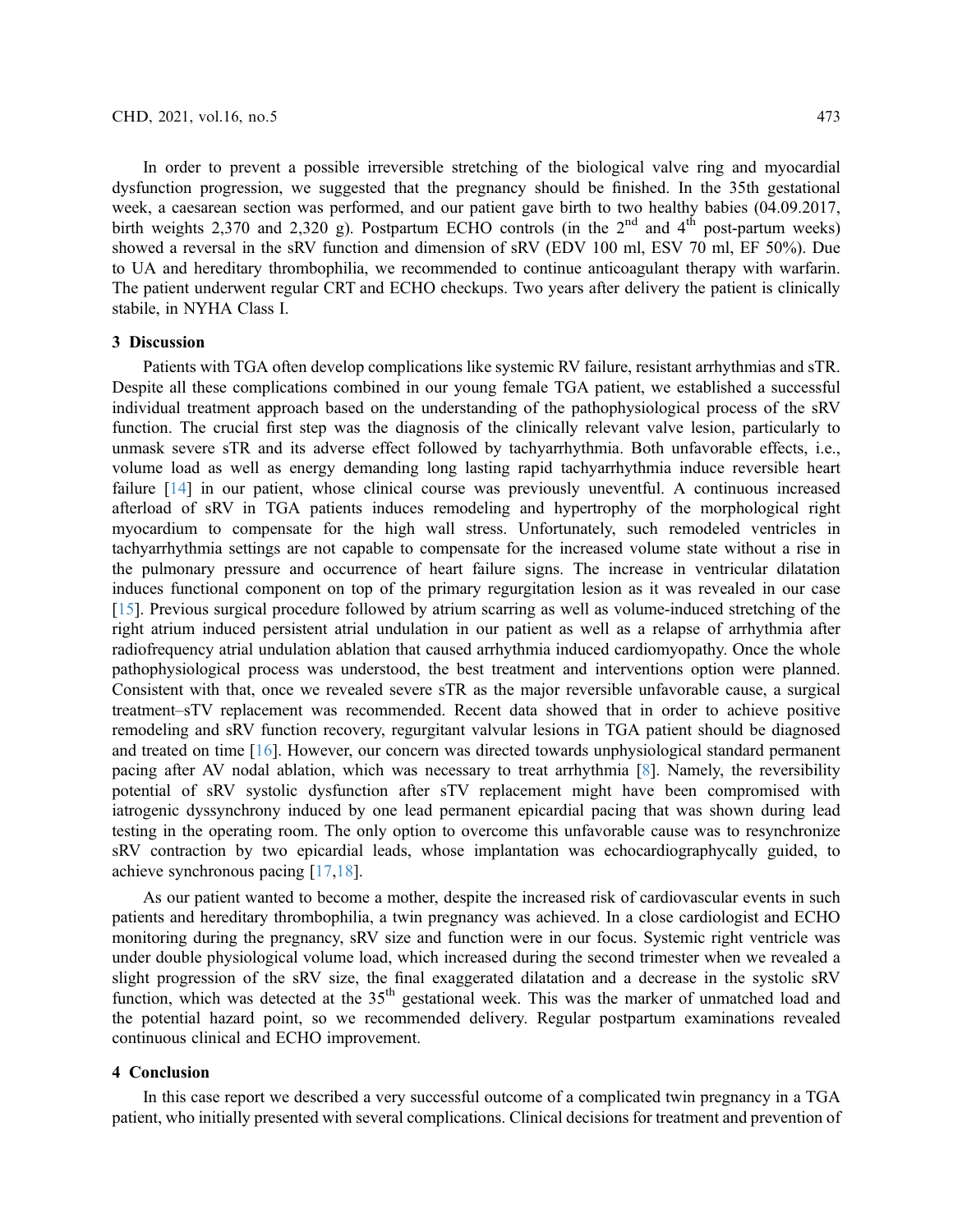further clinical decline were made, related to the entire individual pathway of heart failure. Decision for surgical replacement of systemic valve and cardiac resynchronization pacing resulted in a positive remodeling of the right ventricle and systolic function recovery. Reversal of a further decline in systole function was achieved by permanent arrhythmia control, ECHO guided implantation of epicardial CRT, tricuspid valve replacement and decision about the timing of the patient's delivery.

This case could improve decision making in medical practice in such patient population.

Funding Statement: The authors received no specific funding for this study.

Conflicts of Interest: The authors declare that they have no conflicts of interest to report regarding the present study.

#### References

- <span id="page-5-0"></span>1. Brawn, W. J., Barron, D. J. (2003). Technical aspects of the Rastelli and atrial switch procedure for congenitally corrected transposition of the great arteries with ventricular septal defect and pulmonary stenosis or atresia: Results of therapy. Seminars in Thoracic and Cardiovascular Surgery. Pediatric Cardiac Surgery Annual, 6(1), 4–8. DOI [10.1016/S1092-9126\(03\)70003-9.](http://dx.doi.org/10.1016/S1092-9126(03)70003-9)
- 2. Devaney, E. J., Ohye, R. G., Bove, E. L. (2003). Technical aspects of the combined arterial switch and senning operation for congenitally corrected transposition of the great arteries. Seminars in Thoracic and Cardiovascular Surgery. Pediatric Cardiac Surgery Annual, 6(1), 9–15. DOI [10.1016/S1092-9126\(03\)70004-0.](http://dx.doi.org/10.1016/S1092-9126(03)70004-0)
- <span id="page-5-1"></span>3. Konstantinov, I., Williams, W. (2003). Atrial switch and rastelli operation for congenitally corrected transposition with ventricular septal defect and pulmonary stenosis. Journal of Thoracic and Cardiovascular Surgery, 8(3), 160-166.
- <span id="page-5-2"></span>4. Chow, P. C., Liang, X. C., Lam, W. W., Cheung, E. W., Wong, K. T. et al. (2008). Mechanical right ventricular dyssynchrony in patients after atrial switch operation for transposition of the great arteries. American Journal of Cardiology, 101(6), 874–881. DOI [10.1016/j.amjcard.2007.11.033](http://dx.doi.org/10.1016/j.amjcard.2007.11.033).
- <span id="page-5-3"></span>5. Kanter, R. J., Papagiannis, J., Carboni, M. P., Ungerleider, R. M., Sanders, W. E. et al. (2000). Radiofrequency catheter ablation of supraventricular tachycardia substrates after mustard and senning operations for d-transposition of the great arteries. Journal of the American College of Cardiology, 35(2), 428–441. DOI [10.1016/S0735-1097\(99\)00557-4.](http://dx.doi.org/10.1016/S0735-1097(99)00557-4)
- <span id="page-5-4"></span>6. Lobo, R. G., Griffith, M., de Bono, J. (2014). Ablation of arrhythmias in patients with adult congenital heart disease. Arrhythmia & Electrophysiology Review, 3(1), 36–39. DOI [10.15420/aer.2011.3.1.1.](http://dx.doi.org/10.15420/aer.2011.3.1.1)
- <span id="page-5-5"></span>7. Mah, D. Y., Alexander, M. E., Banka, P., Abrams, D. J., Triedman, J. K. et al. (2013). The role of cardiac resynchronization therapy for arterial switch operations complicated by complete heart block. Annals of Thoracic Surgery, 96(3), 904–909. DOI [10.1016/j.athoracsur.2013.05.082](http://dx.doi.org/10.1016/j.athoracsur.2013.05.082).
- <span id="page-5-6"></span>8. Nothroff, J., Norozi, K., Alpers, V., Arnhold, J. O., Wessel, A. et al. (2006). Pacemaker implantation as a risk factor for heart failure in young adults with congenital heart disease. Pacing and Clinical Electrophysiology: PACE, 29(4), 386–392. DOI [10.1111/j.1540-8159.2006.00358.x](http://dx.doi.org/10.1111/j.1540-8159.2006.00358.x).
- <span id="page-5-7"></span>9. Koolbergen, D. R., Ahmed, Y., Bouma, B. J., Scherptong, R. W., Bruggemans, E. F. et al. (2016). Follow-up after tricuspid valve surgery in adult patients with systemic right ventricles. European Journal of Cardio-Thoracic Surgery: Official Journal of the European Association for Cardio-thoracic Surgery, 50(3), 456–463. DOI [10.1093/ejcts/ezw059](http://dx.doi.org/10.1093/ejcts/ezw059).
- <span id="page-5-8"></span>10. Talwar, S., Ahmed, T., Saxena, A., Kothari, S. S., Juneja, R. et al. (2013). Morphology, surgical techniques, and outcomes in patients above 15 years undergoing surgery for congenitally corrected transposition of great arteries. World Journal for Pediatric and Congenital Heart Surgery, 4(3), 271–277. DOI [10.1177/2150135113476717.](http://dx.doi.org/10.1177/2150135113476717)
- <span id="page-5-9"></span>11. Cataldo, S., Doohan, M., Rice, K., Trinder, J., Stuart, A. G. et al. (2016). Pregnancy following Mustard or Senning correction of transposition of the great arteries: a retrospective study. BJOG: An International Journal of Obstetrics & Gynaecology, 123(5), 807–813. DOI [10.1111/1471-0528.13508.](http://dx.doi.org/10.1111/1471-0528.13508)
- 12. Chow, P. C., Liang, X. C., Lam, W. W., Cheung, E. W., Wong, K. T. et al. (2008). Mechanical right ventricular dyssynchrony in patients after atrial switch operation for transposition of the great arteries. American Journal of Cardiology, 101(6), 874–881. DOI [10.1016/j.amjcard.2007.11.033](http://dx.doi.org/10.1016/j.amjcard.2007.11.033).